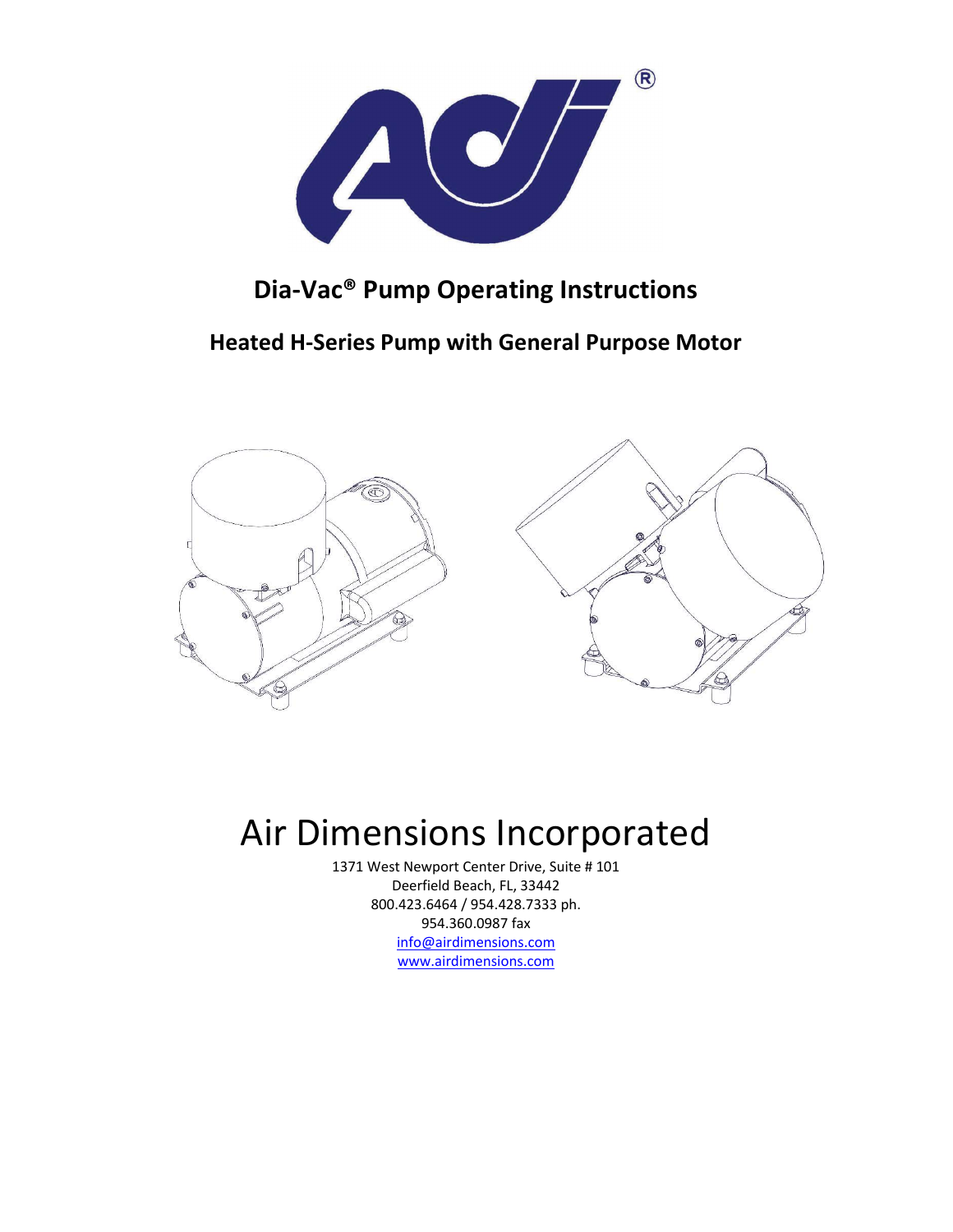## **General Operating Conditions**

The H-Series Dia-Vac® heated head pumps come with two 75 W heaters and either a K type thermocouple or a thermostat for temperature control. The thermostat will control the temperature automatically but you must use a controller in conjunction with the thermocouple to prevent overheating. The temperature of the pump should not exceed 200°C/392°F. Please consult ADI regarding the temperature of your application to determine proper materials and temperature control.

Dia-Vac® Pumps are intended for use with gases only, do not use this product for liquids. Heated head pumps are designed to keep all vapors in the stream from condensing during compression. It is required to run a trace heated line to the inlet and from the outlet of the pump to prevent any condensation in the line.

This pump operates at 115/230 VAC 50/60 Hz depending on the motor. See motor label for wiring diagrams and full electrical data.

The Dia-Vac® Pump normally runs warm. It is not an indication of trouble if the outer surfaces of the pump or motor are hot to the touch.

The Dia‐Vac® Pump normally runs quietly, especially when both pressure and vacuum ports are connected into a closed system. An obvious knock or rattle could indicate a problem. Check through "Troubleshooting" with particular attention to the tightness of all screw fasteners.

Ambient temperature during the operation of this pump should not exceed 40 °C or 104 °F.

## **Safety**

#### **This pump is not rated for use in hazardous areas.**

The heaters and head of this pump can reach temperatures of up to 200°C/392°F. The housing and other components will also heat up significantly. Be sure to take proper precautions to prevent system components not rated for heat from coming into contact with pump while hot. Before performing maintenance on this pump make sure the heaters are off and the pump is cool.

All system components connected the Dia‐Vac® Pump must be capable of handling its performance.

Ensure that safety regulations are observed when connecting the pump to the electric supply. The connections are to be made in such a way that contact by any object or person with a live wire is impossible. The supply voltage must not vary more than  $\pm$  10% of the voltage shown on the motor plate.

All proper precautions for the controlled vapor must be observed, and followed. Proper wetted materials for handling corrosive, reactive gasses, or heated must be used.

This Dia‐Vac® Pump is thermally protected; when the temperature of the pump exceeds the maximum operating temperature, pump operation will be interrupted by the thermal switch. The pump will restart automatically after cooling to acceptable temperatures. Be sure to take necessary precautions to avoid injury during restart.

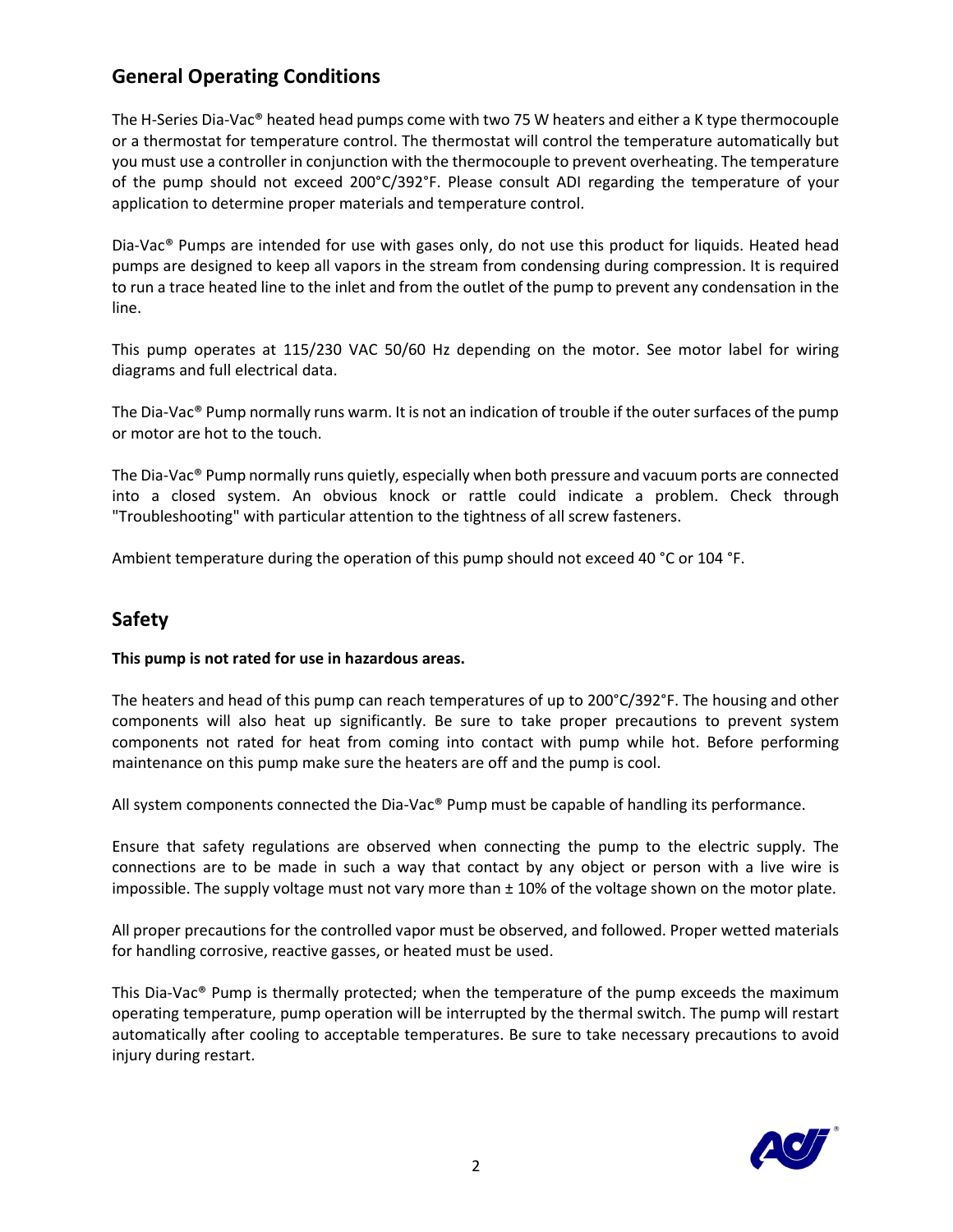## **Operation**

If this pump is intended for use outdoors please consult with an ADI representative to ensure your pump has the proper Ingress Protection (IP) rating for outdoor operation.

No oiling or other lubrication addition is necessary with a Dia‐Vac® pump.

The H-Series Dia-Vac® heated head pumps come with two 75 W heaters and either a K type thermocouple or a thermostat for temperature control. Appendix A shows the wiring diagrams for both the thermocouple and thermostat options. Please consult ADI regarding the temperature of your application to determine proper materials and temperature control.

The heaters should be energized at least 15 minutes before the pump is turned on.

If the gas stream has a high level of particulate matter, a filter should be installed before the pump. If the gas stream has a high level of liquid matter, the liquid should be removed before the pump. This should be used in conjunction with best practices for pump installation including mounting the pump head so that the discharge port faces toward the ground. Keep in mind that the pump head can be rotated in any direction on the housing. The gas will always flow in the direction of the arrows on top of the head.

This pump can be mounted in any position. If the housing needs to be rotated for mounting purposes, that can be done at the ADI facility.

Do not start the pump against pressure or vacuum. For applications that must start under pressure or vacuum, contact ADI and a suitable motor will be selected.

Running amps are listed on the motor plate. A pump running at a substantially higher current than shown on the motor plate indicates a problem, please see section "Troubleshooting" below. Please note that the current draw at the startup of the pump will be three to four times that of the normal running current draw.

The Dia-Vac<sup>®</sup> Pump must not exceed the maximum operating pressure of 60 psig. Air pressurized above atmospheric must not be allowed to flow into the inlet of the pump. For applications with inlet pressure greater than 0 psig; contact ADI and a suitable pump will be selected.

The diaphragm, valves, Teflon sealing washer, and gasket of the pump are the most subject to wear. The degree of usage and condition of operating temperatures or pressure will determine the rate of replacement of part or parts. For heavy loads (25‐60 psig) and constant operation the diaphragm should be inspected at least every six months. For lighter loads (0‐15 psig or up to maximum vacuum) the diaphragm may operate successfully for a year or more. The corrosive content of the gas media being pumped can affect the recommended inspection and replacement cycle of the diaphragm.

The minimum performance acceptable of a single head of an H-series pump is shown in the table below. Pumps operating at 50 Hz have a 17 percent lower flow rate than their 60 Hz counterparts. To check pumping efficiency, employ suitably damped gauges connected so as to dead-head either pressure or vacuum.

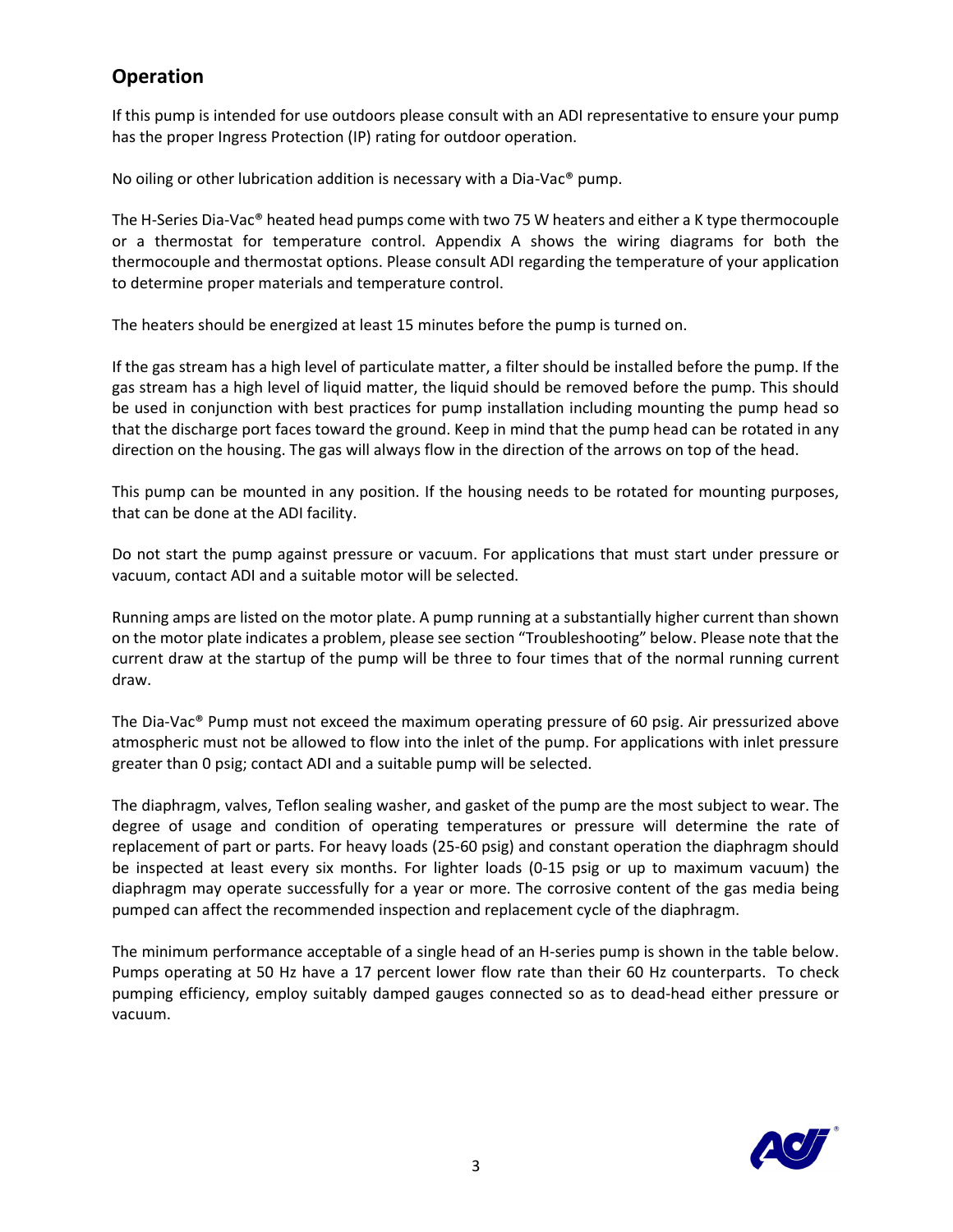# **Minimum Performance**

### H-Series Product 60 Hz (50 Hz)

| <b>Eccentric</b> | <b>Max Press</b> | <b>Open Flow</b> | <b>Ult Vac</b> |
|------------------|------------------|------------------|----------------|
|                  | <b>PSIG</b>      | <b>LPM</b>       | In Hg          |
|                  | <b>Minimum</b>   | <b>Minimum</b>   | <b>Minimum</b> |
| H <sub>30x</sub> | N/A              | 39(33)           | 27             |

NOTE: Check each separately, one or the other port must be open during this test. Use a 0‐30 inch Hg vacuum gauge, (or mercury manometer.)

## **Troubleshooting**

This section lists common problems that occur, lists possible causes and the most common fixes. If the problem persists, the pump may require inspection at the ADI facility. To have your pump inspected and repaired at the ADI facility please follow the instructions on the ADI website at http://www.airdimensions.com/service/rma/.

#### **Pump draws excessively high current**

- Motor is overloaded
	- o Turn off pump
	- o Remove all pressure and vacuum conditions
	- o Restart and test at atmospheric pressure
- $\bullet$  Power input is incorrect
	- o Check motor wiring i.e. 115 V vs 230 V wiring
	- o Check power source
		- Pumps are only rated for ±10% voltage on name plate

#### **Little or no flow is being produced**

- Connections or lines are blocked
	- o Remove blockage
- Liquid or foreign debris has collected in the head
	- o Clean out the head, see section "Servicing"
	- o Place pump outlet facing downward
- Diaphragms, or Flapper Valve Gaskets are worn
	- o See section "Servicing"

#### **Pump is rattling or knocking**

- Diaphragm plate screw is under torqued
	- o See section "Servicing" for torquing specifications
- Connecting rod cap is too close to one side of housing

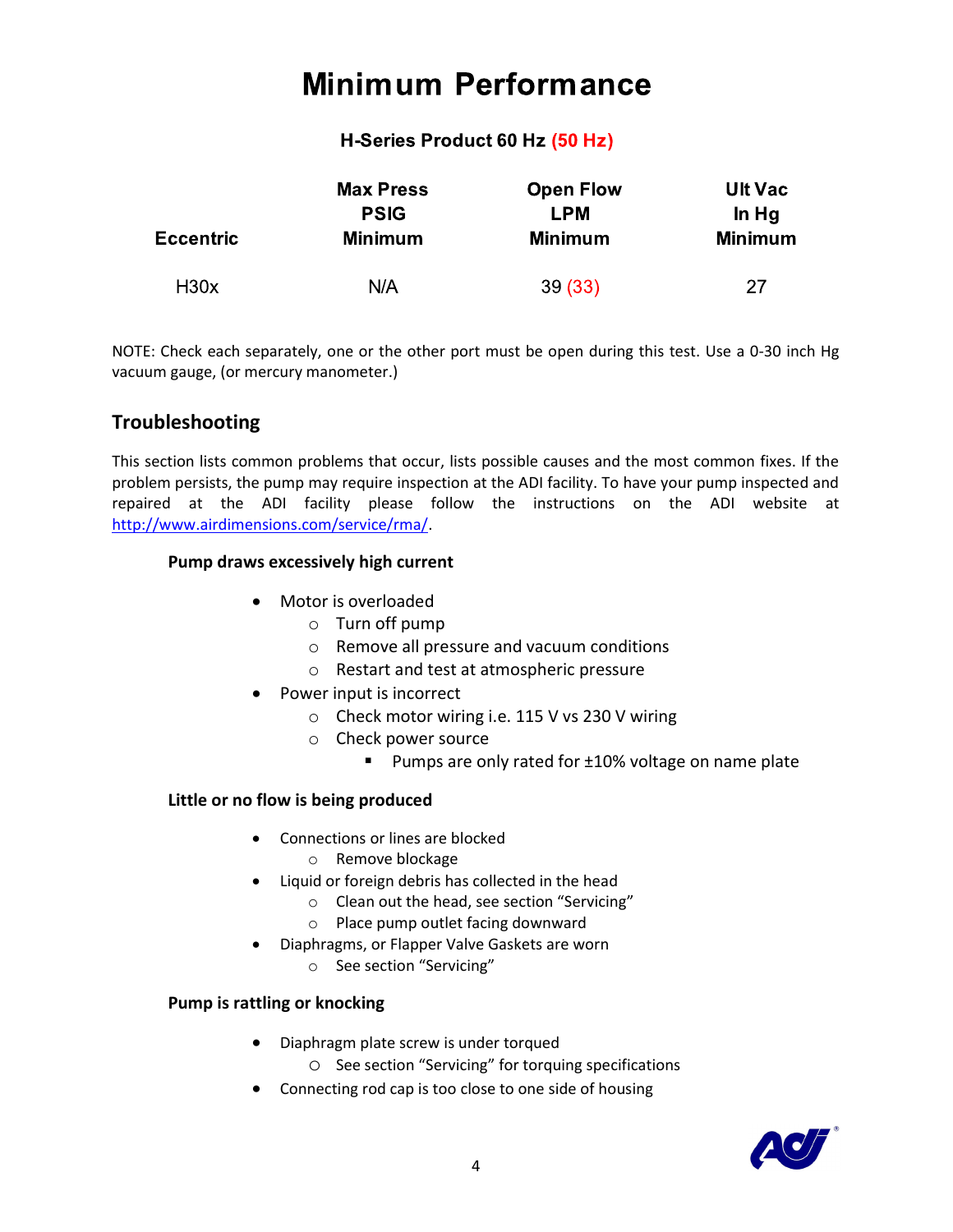$\circ$  Using a screw driver lightly pry the cap away from the side of the housing and center. A centering tool is available for purchase at ADI.

### **Servicing**

Listed below are the two predominant types of maintenance typical for Dia-Vac<sup>®</sup> Pumps, the servicing of the consumable parts (diaphragm, valves, gasket, and Teflon® washer), and the servicing of the connecting rod. For video instructions on servicing the head and diaphragm visit http://www.airdimensions.com/service/videos/.

#### **Disassembly of Head Section and Diaphragm**

Remove head section by unscrewing the four large bolts. A flat‐bladed screw driver may be needed to gently pry the head free of the service diaphragm.

Remove the valve cover from the head by unscrewing the six small bolts. A flat head screw driver may be needed to gently pry the valve cover and/or gasket from the head. The valve flappers (and valve stops) can then be removed by unscrewing the two smaller Allen screws. Once the flapper valves (and valve stops) have been removed from the head, check all internal surfaces for any accumulation of dirt. The two valve flappers can be wiped clean taking care not to bend them and replaced as long as they appear unaffected by usage and are not bent. As a matter of good practice, the valve flappers should be replaced during any routine maintenance check of the head section. A once a year routine procedure is recommended.



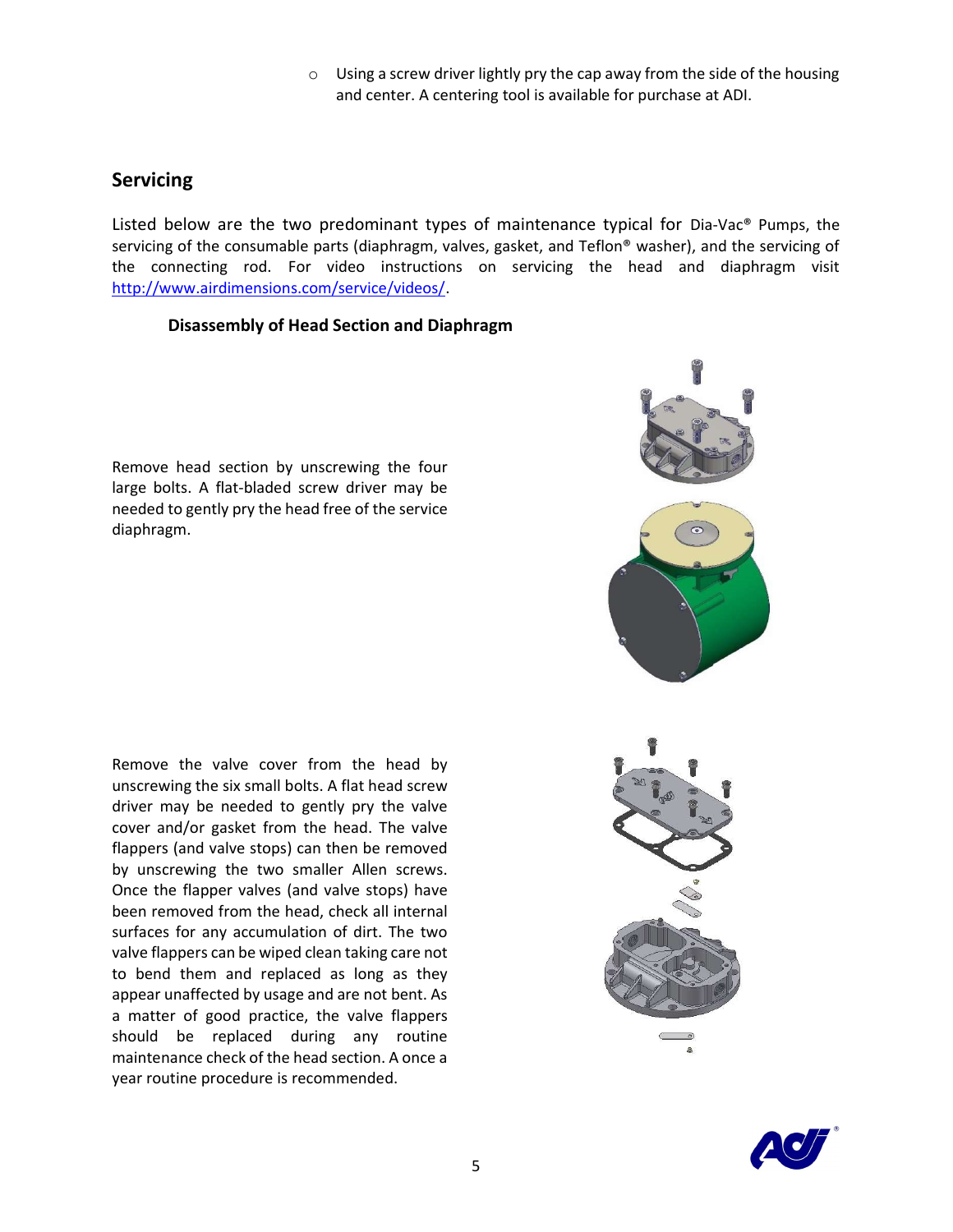The diaphragm is secured by the single screw in its center. Remove this screw with a 5/32" Allen wrench. The diaphragm and its clamping plate should be easily lifted off. Some slight adherence to the metal may occur if the diaphragm has been in use for a long period. To reattach diaphragm, first insert the diaphragm plate screw through the Teflon® washer, then through the diaphragm plate, then finally through the diaphragm. Next apply a drop of a screw adhesive such as Loctite 242 to the screw. Then you can screw it back into the Connecting Rod Bolt. It is important that when reassembling your pump you follow the torqueing guidelines listed below.



Due to the sensitive nature of the pump to any small changes in the head or diaphragm assembly, it is recommended that the instructions illustrated in the video listed above are followed verbatim.

If a problem occurs, the pump may require inspection at the ADI facility. To have your pump inspected and repaired at the ADI facility follow the instructions located online at http://www.airdimensions.com/service/rma/.

#### **Disassembly of Connecting Rod**

Remove head and diaphragm as described above. Remove the front plate from the face of the base casting by removing the four retaining screws. Using a hex socket wrench, remove the hex head bolt on the connecting rod top surface. This will release the connecting rod cap which may then be lifted off. The connecting rod assembly including the counterweight, is held in place by the counterweight screw. This can be loosened by a 3/16" Allen wrench through the hole on the top of the base, once the plug is removed. The connecting rod assembly may then be slid off the motor shaft.

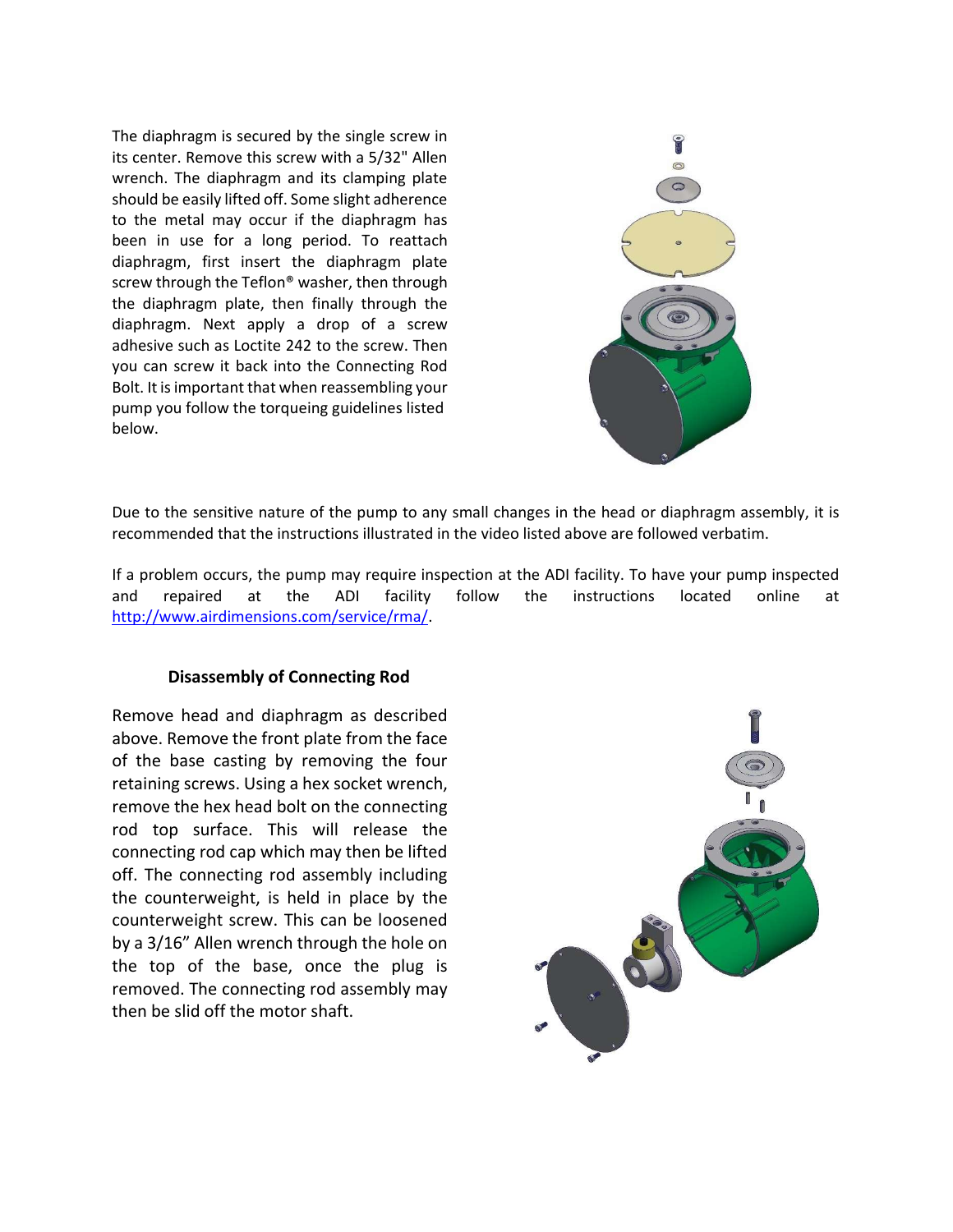The torque specifications for this pump can be found in Appendix B.

If a problem occurs, the pump may require inspection at the ADI facility. To have your pump inspected and repaired at the ADI facility please follow the instructions on the ADI website at http://www.airdimensions.com/service/rma/.

## **Spare Parts**

| Module | <b>Description</b>         |
|--------|----------------------------|
| 11605  | KIT, REPAIR - TEFLON®/EPDM |
| 11611  | KIT, REPAIR - ALL TEFLON®  |

### **Warranty**

All Air Dimensions Incorporated Dia-Vac® Pumps are under warranty for 12 months from the ship date. The warranty does not cover consumable parts (diaphragm, valves, gasket, and Teflon® washer). For complete terms and conditions please see Appendix D.

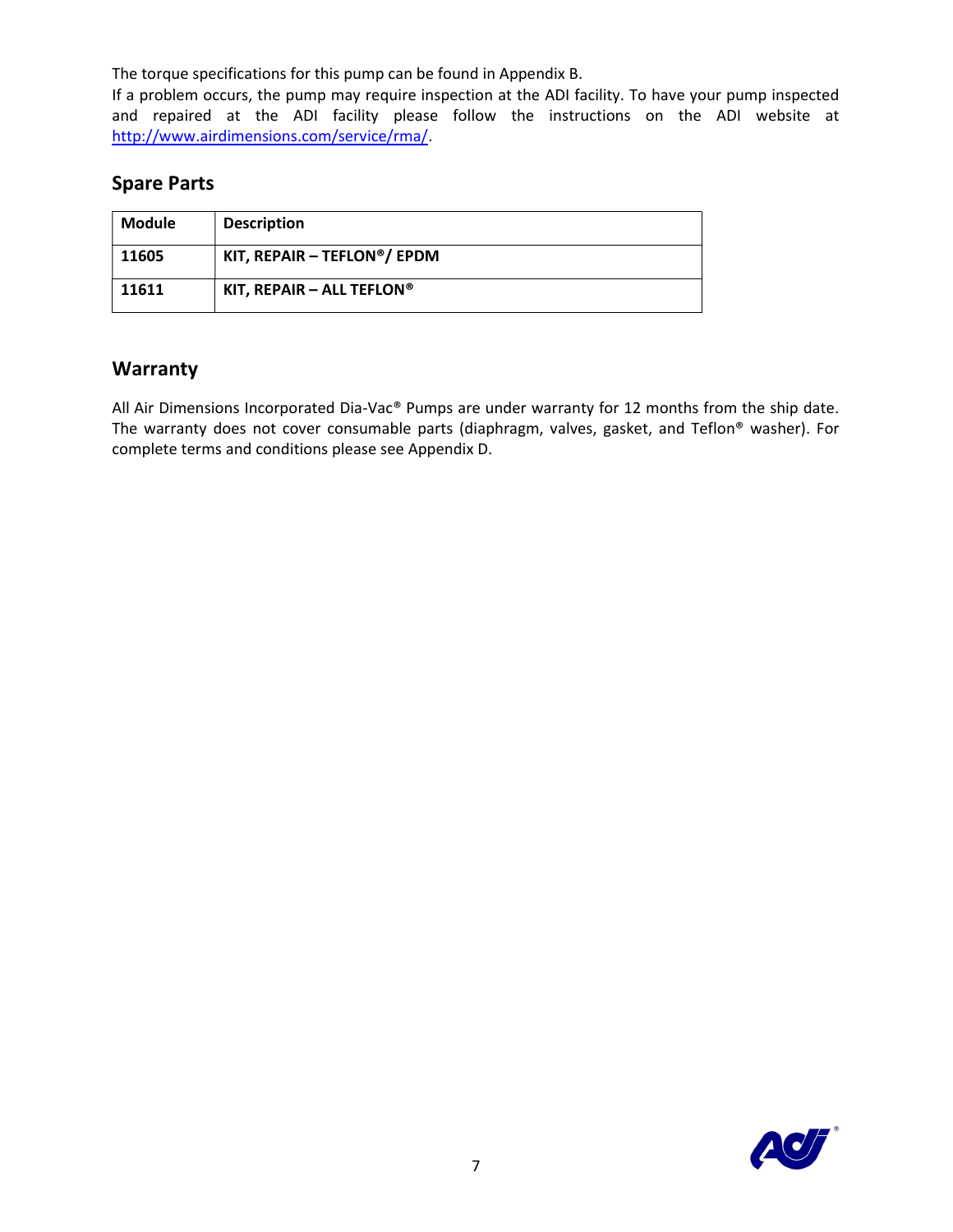## Appedix A - Heater and Thermocouple/Thermostat Wiring Diapgram

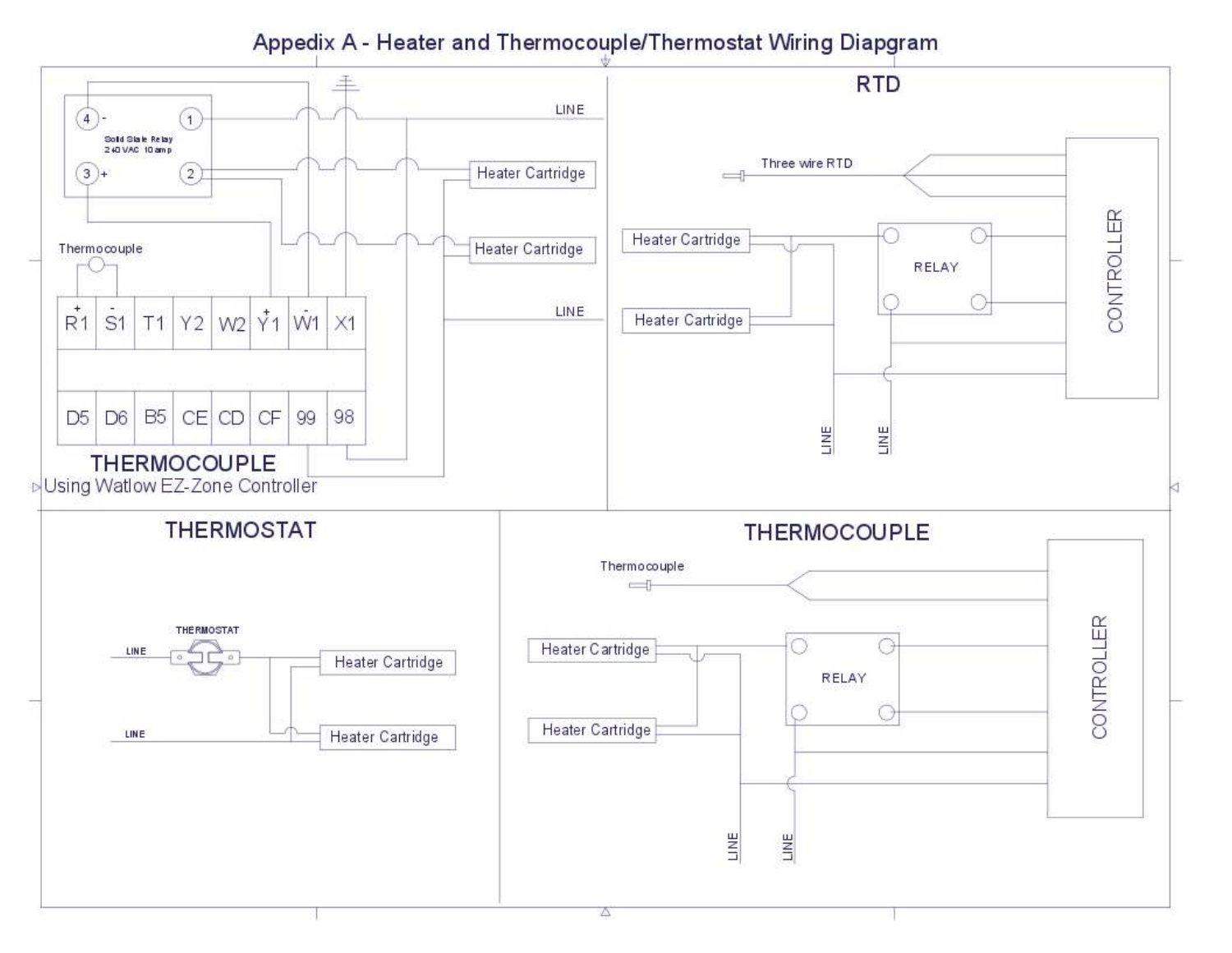# **Appendix B H-Series Pump Torque Chart**

**2** 

**D** 

**4** 

**C** 

**B** 

**A** 

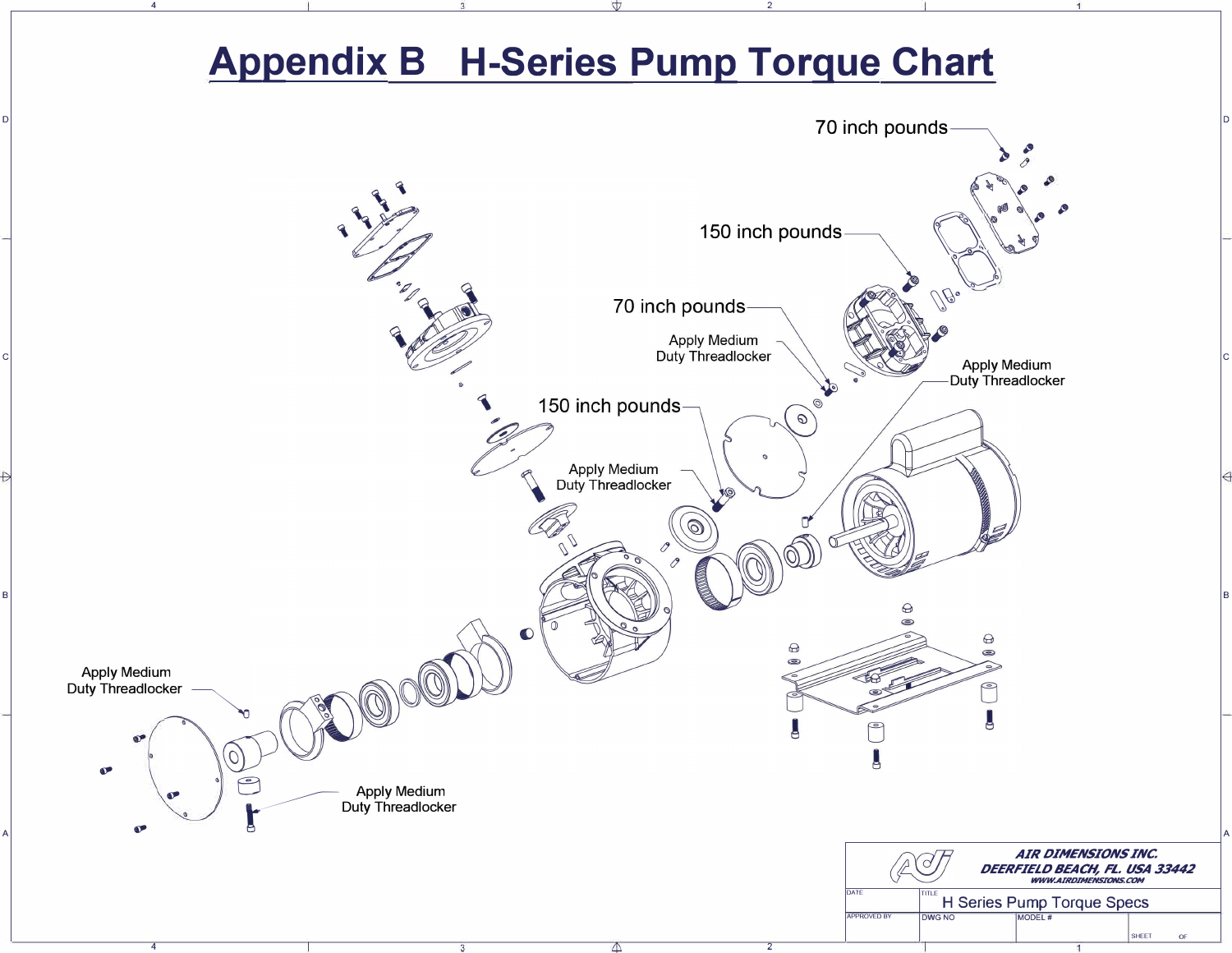## **Appendix C‐ Maximum Gas Temperature for ADI Diaphragms**

| Diaphragm Material | <b>Max Temperature</b> |
|--------------------|------------------------|
|                    |                        |

Teflon Coated EPDM 250 °F (121 °C)

All Teflon 400 °F (205 °C)

## **Thermostats available**

| <b>THERMOSTAT UNITS</b> |                             |  |
|-------------------------|-----------------------------|--|
|                         | PART # DESCRIPTION          |  |
|                         | A20065   OFF 65 C / ON 55 C |  |
|                         | A20100 OFF 100 C / ON 90 C  |  |
|                         | A20140 OFF 140 C / ON 125 C |  |
| A20163                  | OFF 163 C / ON 143 C        |  |
| A20200                  | OFF 200°C / ON 185°C        |  |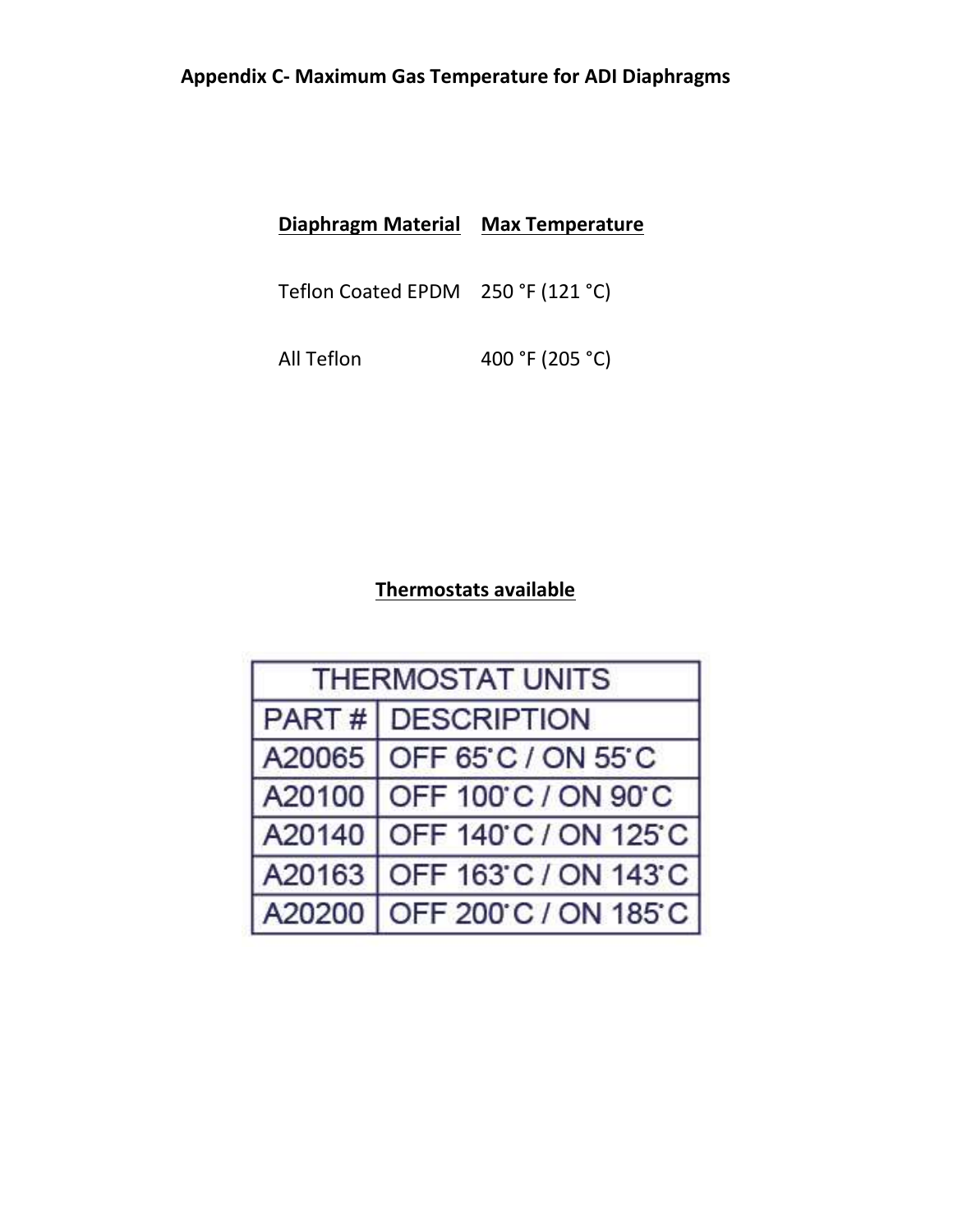## **Appendix D‐ TERMS AND CONDITIONS OF ACKNOWLEDGMENT OF ORDER**

#### 1. **EXCLUSIVE REMEDY**. Seller will replace or, at its option, repair

any products or parts thereof which are found defective by Seller in material or workmanship within one year from date of shipment, provided the product has been properly installed, maintained and operated. Seller's obligation with respect to such products will be exclusively limited to repair or replacement F.O.B. Deerfield Beach, Florida, U.S.A., and in no event shall Seller be liable for consequential or special damages, or for transportation, installation, adjustment, or other expenses which may arise in connection with such products. **NO EXPRESS WARRANTIES AND NO IMPLIED WARRANTIES WHETHER OF MERCHANTABILITY OF FITNESS FOR ANY PARTICULAR USE, OR OTHERWISE (EXCEPT AS TO TITLE), SHALL APPLY TO PRODUCTS SOLD BY US, AND NO WAIVER, ALTERATION, OR MODIFICATION OF THE FOREGOING CONDITIONS SHALL BE VALID UNLESS MADE IN WRITING AND SIGNED BY AN OFFICER OF SELLER.**

2. **METHOD OF SHIPMENT**. This apparatus will be shipped "knocked down" to the extent we consider necessary for proper shipment with small parts.

3. **SHIPMENT**. All goods are shipped F.O.B. shipping point which shall be Deerfield Beach, FL unless otherwise specified. Risk of loss of damage to goods in transit shall fall upon Buyer.

4. **TERMS**. Subject to any prior written agreement to the contrary, and to approval of credit, payment for products shall be made net 30 days from date of invoice. If in Seller's opinion the financial condition of Buyer does not justify continuance of production or shipment on the terms of payment specified, Seller may, at its option, require full or partial payment in advance. Seller reserves the right to issue an invoice if shipment is delayed due to Buyer's responsibility, request or if partial shipment occurs. Goods held for Buyer shall be at the risk and expense of Buyer. All bank and collection charges are for Buyer's account.

5. **TAXES**. In addition to the purchase price, Buyer shall pay or upon receipt of invoice from Seller shall reimburse Seller for all sales, use, occupation, gross income, excise, documentary stamp, and other taxes, assessed or imposed by Purchaser, or on the machine as required to be collected by Seller, by reason of or on account of the delivery, purchase, or sale of any article here under or the execution of this contract.

6. **PATENT INDEMNITY**. Buyer shall indemnify and hold Seller harmless against any loss, liability or expense, including reasonable attorney's fees, resulting from infringement or patents or trademarks arising from compliance with Buyer's design, specifications or instructions. Upon notification by Seller, Buyer shall at its sole expense undertake the complete defense of all lawsuits or other proceedings brought under this paragraph. Buyer agrees that it will not reproduce any of the aforementioned equipment in whole or part for the purpose of use or resale or for any other purposes without the Seller's written consent.

7. **DELAYS**. Shipping dates are approximate and are based upon prompt receipt of all necessary instructions and information which will enable Seller to immediately start shop construction. Seller shall not be liable for delay in delivery due to causes beyond its reasonable controls such as acts of God, acts of Buyer, acts of civil or military authority, priority, fires, strikes, floods, epidemics, quarantine restrictions, war, riot and delays in transportation. In the event of delay due to such causes, the date of delivery shall be extended for a period equal to the time lost by reason of delay. If by reason of any of the foregoing events or conditions shipment is delayed more than one year beyond the period specified herein, either party may terminate this contract by written notice to the other, and in that event Seller shall return to Buyer all payment previously made hereunder without interest.

8. **STANDARD PRICES**. Prices shown are standard to Industry and U.S. government for a like quantity and model.